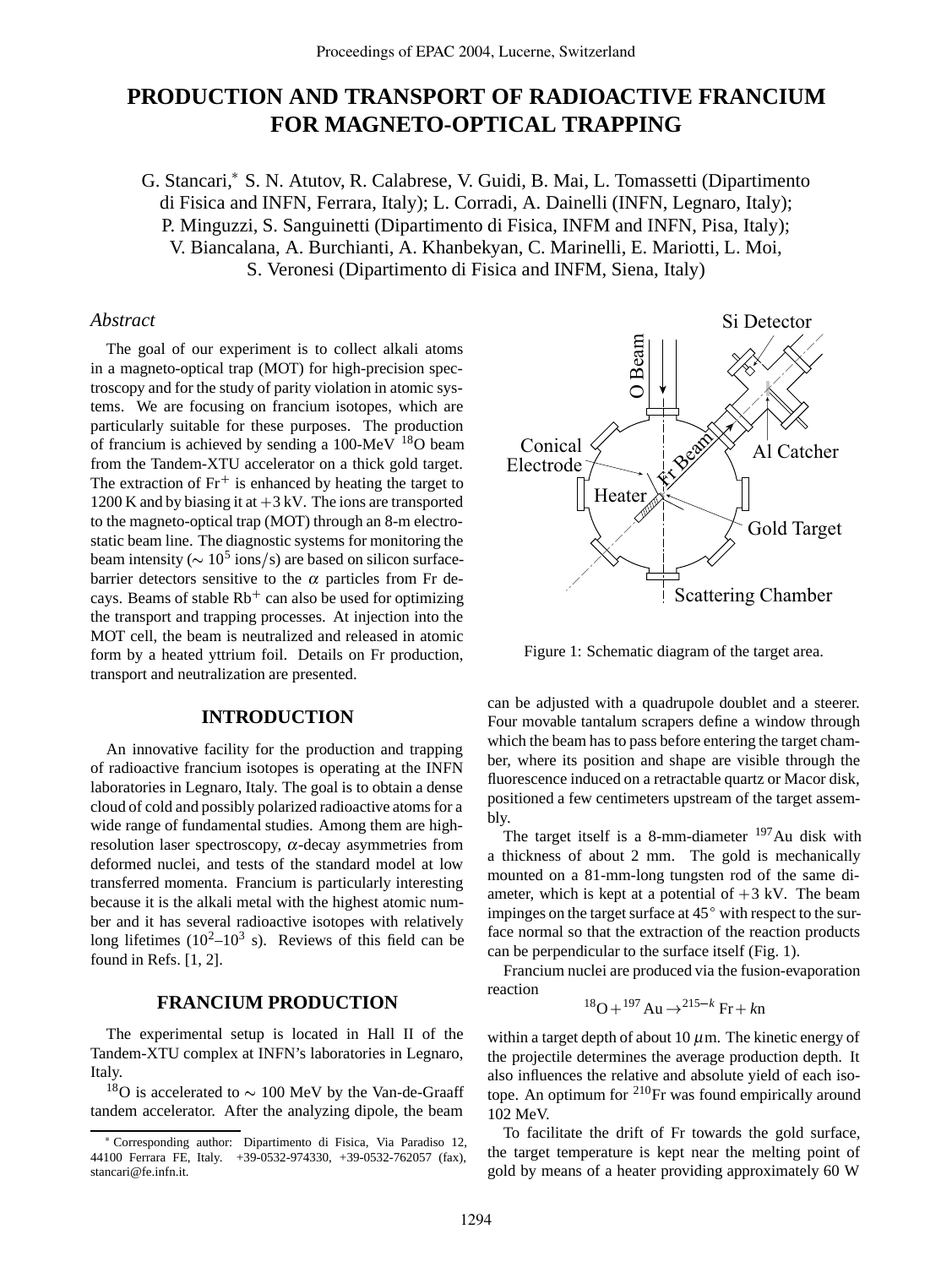

Figure 2: 3-keV francium beam line.

of power. The heater consists of a current-carrying wire wound around a cylindrical ceramic sleeve containing the support rod. The ceramic sleeve electrically insulates the heating wire from the target, and it is chosen to have a good thermal conductivity. The whole assembly lies inside a molibdenum heat shield. The temperature of the gold surface is monitored by an optical pyrometer. The pyrometer readings are calibrated with a thermocouple, which can be put in thermal contact with the gold when the high voltage is turned off.

Since the work function of Au (5.1 eV) exceeds the ionization energy of Fr (3.8 eV), the atoms that reach the surface are ionized and expelled by the positive potential. A conical extraction electrode fits on the gold end of the support rod, in electrical contact with it. Its outer diameter  $(68.7 \text{ mm})$  and half-aperture angle  $(75^{\circ})$  are designed to minimize the beam divergence and guarantee that all ions are collected, independent of where on the gold surface they are generated.

The production of francium is monitored by identifying its  $\alpha$  decays, collected on a silicon surface-barrier detector. An aluminum catcher plate is inserted to intercept ion trajectories 60 cm downstream of the target; the detector is positioned so that it can see the exposed catcher surface.

Typical rates at the catcher are  $0.7 \times 10^6$  (<sup>210</sup>Fr ions)/s for a  $^{18}O^{6+}$  beam flux of  $10^{12}$  particles/s (corresponding to 1  $\mu$ A), at a target temperature of 1200 K. Taking into account the energy loss of oxygen in gold and the Fr excitation functions recently measured with the PISOLO apparatus in Legnaro [3], one would expect a total production rate for  $2^{10}$ Fr of 3.4 MHz. There is a diffusion inefficiency intrinsic in this kind of target, since about half of the atoms produced in the bulk diffuse away from the gold surface. The remaining inefficiency  $(\sim 60\%)$  is a combination of diffusion time, chemical bonds with impurities, desorption from the surface and transport to the catcher.

# **BEAM TRANSPORT LINE**

The main function of the beam line is to separate the MOT from the radioactive target area. It is also used to decouple the ultra-high-vacuum MOT region ( $< 10^{-8}$  mbar) from the target chamber  $(10^{-7} - 10^{-6}$  mbar). The arrangement of elements is partly constrained by the layout of the experimental hall.

The beam line contains a series of electrostatic bending and focusing elements (Fig. 2): three quadrupole triplets (T1, T2 and T3), one deflector (D), and three steerers (S1, S2 and S3). Besides its lower cost in the keV energy range, an electrostatic beam line is chosen so that stable Rb can be transported for tuning of the line itself and for tests of the trapping system. A drawback is that the thermionic current from the target ( $\sim 10$  nA) is also injected into the MOT cell, possibly degrading vacuum and contaminating the cell coating. For this reason we are planning to install a Wien filter for velocity selection.

The beam optics is designed with the aid of two computer programs: TRACE 3-D (within the PBO Lab environment) [4, 5], a beam dynamics software for envelope calculations based upon matrix multiplication; and SIMION 3D [6], which calculates potentials (relaxation method) and ion trajectories, starting from the electrode shapes defined on a discrete grid. The initial beam emittance and the Courant-Snyder  $\alpha$  and  $\beta$  functions are calculated with SIMION. Ions are generated on the gold surface and their positions and velocities recorded after the acceleration stage, at the exit of the target chamber. The beam envelope is designed with TRACE 3-D; it is kept below a radius of 12 mm along the line; at the MOT, the calculated beam radius is 5 mm. SIMION is also used for optimizing the geometry and the fields of each electrostatic element.

Each quadrupole triplet consists of twelve cylindrical electrodes mounted on 4 Stesalit bars. Each group of 4 electrodes is separated from the next one by a round aluminum plate for better control of fringe fields. Electrode potentials range between 70 V and 150 V. In the deflector, two aluminum electrodes (68 $^{\circ}$  bend, radius of curvature 315 mm and 345 mm, respectively), operating at  $\pm$ 270 V, are housed in a case obtained from a single solid block of aluminum. The three steerers are used for orbit correction in the horizontal and vertical planes; each one of them consists of two pairs of parallel copper plates.

All beam-line elements were built at the machine shops of INFN in Legnaro and Ferrara. The line has been operational since June 2002.

## **DIAGNOSTICS**

As in the case of the production yield, the presence of francium ions along the beam line is detected by identify